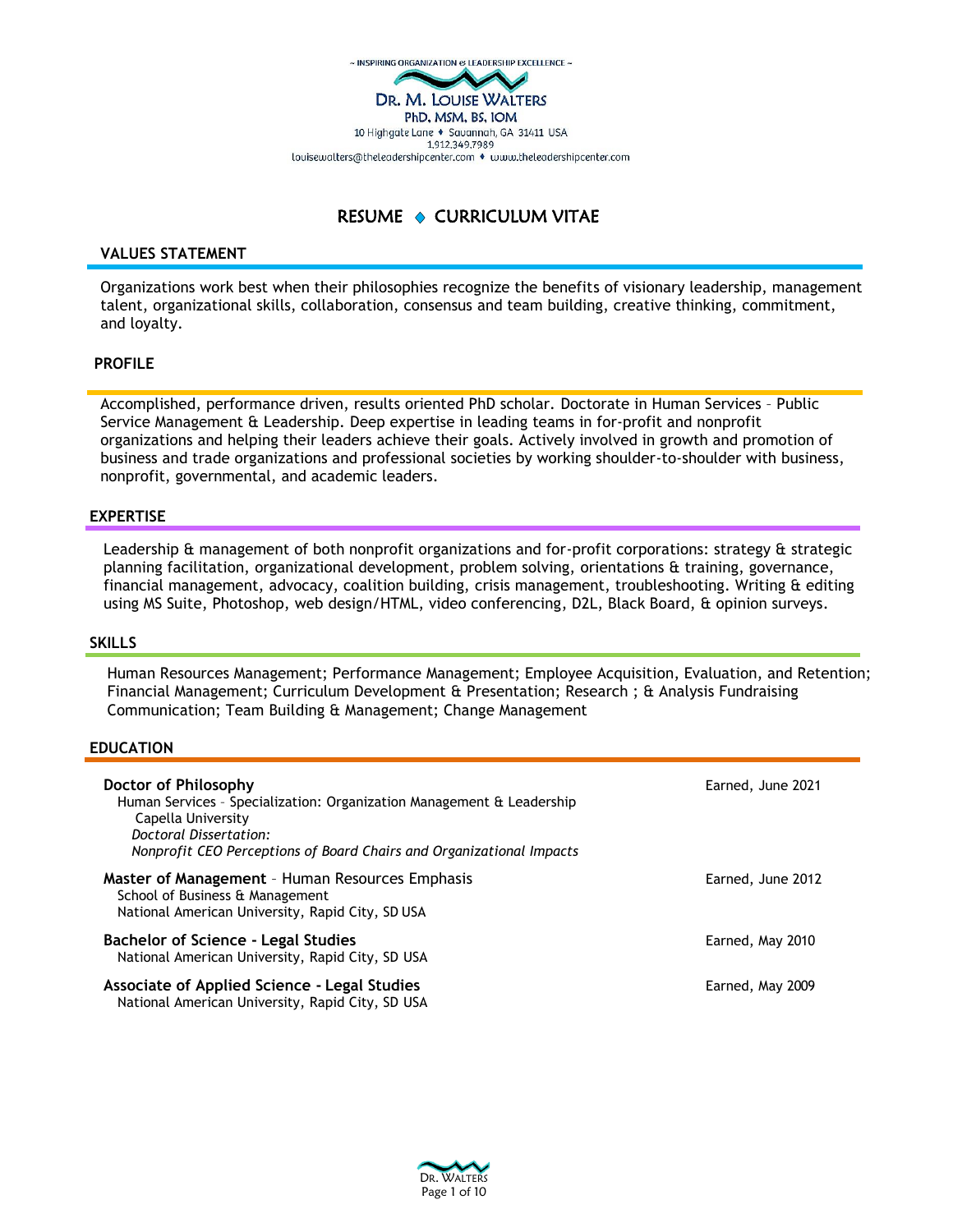#### **Interdisciplinary Science**

(undergraduate coursework with public policy focus)\*

SD School of Mines and Technology, Rapid City, SD USA

\* Transferred to NAU's Legal Studies program after completing first year

# **Non-Profit Organization Executive – IOM** (Association Management Certification)

Institutes for Organization Management

United States Chamber of Commerce at San Jose State University

#### **INSTRUCTION – ACADEMIC**

### **Presenter, Course Co-Developer**

Management of Nonprofit Organizations – LEAD7300 Armstrong State University, Savannah, GA

### **Presenter/Speaker**

Creating New Human Services Organizations – HUS530 Saint Leo University, Savannah, GA

### **Presenter/Speaker**

Human Resources Management for Public and Nonprofit Organizations – HUS520 Saint Leo University, Savannah, GA

## **TRAINING – NONPROFIT, CORPORATE, GOVERNMENT**

Board of Directors Orientations

Committee Orientations

Board of Directors Strategic Planning Facilitations

Strategic Planning Document Construction

Organization Audits

Zero-Based Budget Preparation & Integration of Organization Goals/Tasks

Financial Reviews

Advocacy & Outreach Training

Stakeholder & Constituent Briefings

Internal & External Communication: Print, Electronic, Website

Strategic Marketing & Advertising Similarities & Differences

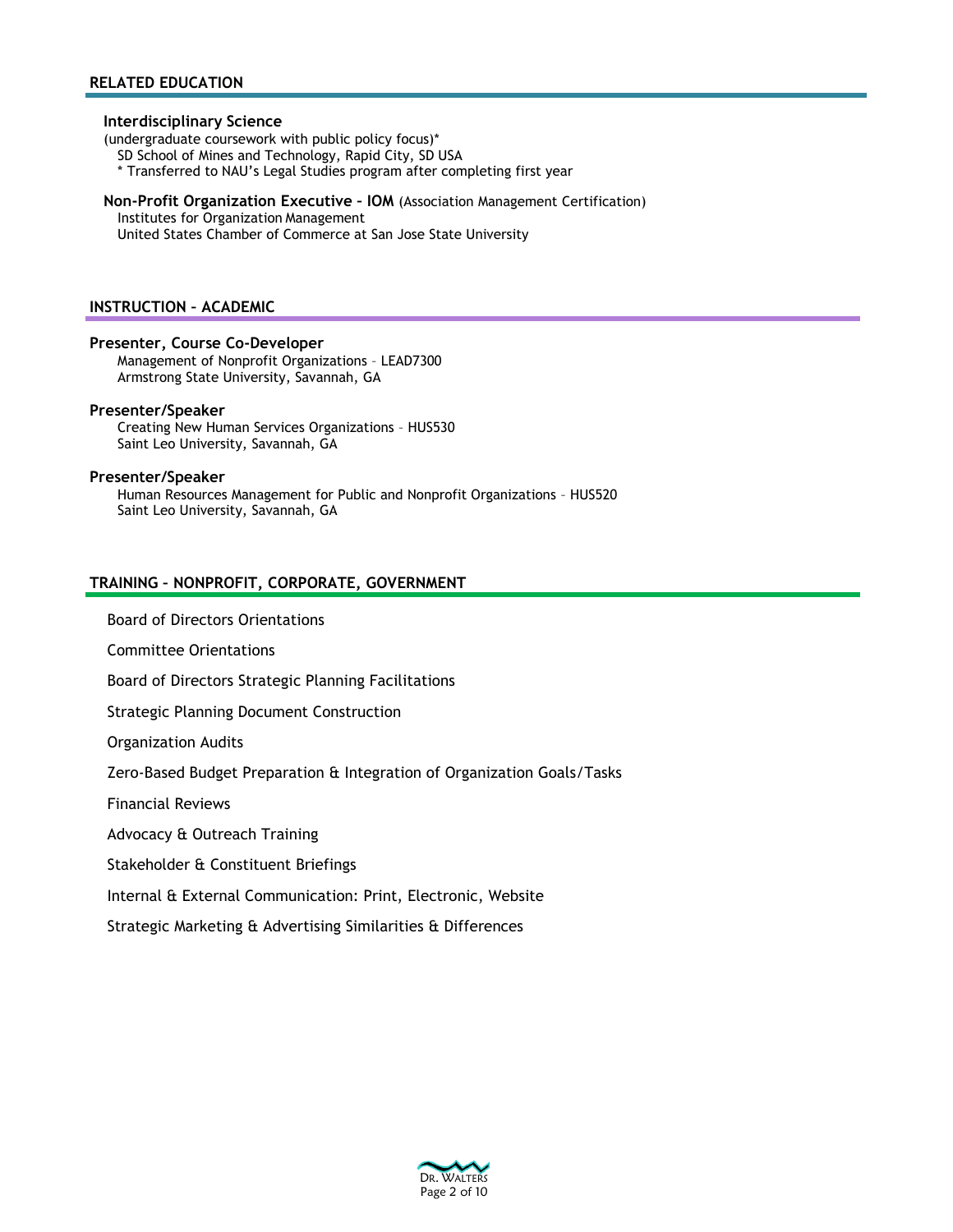Leadership development, prudent fiscal management, and front-edge re-engineering organizational practices resulted in organization turn-arounds (from imminent bankruptcy to solvency to establishment of reserve funds) for business groups and other local/state non-profit professional organizations.

**Chief Executive Officer & President** Current

The Leadership Center, Savannah, GA USA *Organization management and educational training firm*

## **Administrator**

Black Hills Vision, Rapid City, SD USA *Regional economic development group*

## **Executive Director & Executive Associate**

Frontiers: Forging Our Future for Community and Economic Development Rapid City, SD USA Area Chamber of Commerce

## **Corporate Chairwoman & Chief Executive Officer**

The MacWalters Company, Sacramento, CA USA *One of California's leading organization management firms*

### **Executive Director**

Citrus Heights, CA USA Chamber of Commerce Citrus Heights Incorporation Project

**Senior Account Executive/Communications Director/Lobbyist** The Messersmith Group, Sacramento, CA USA *California association management company*

### **Executive Director**

Pierre, SD USA Chamber of Commerce Pierre, SD Economic Development Corporation

## **EXPERIENCE – SPECIALIZED**

# **(Legislative Advocate, Director of Government Relations)**

Public policy emphasis in small business, manufacturing, allied health, gaming, and insurance issues. One of the first organization executives to channel the power of grassroots advocacy and develop training packages for member engagement in the political process. Established several key member grassroots networks to augment lobbyist efforts. Directed efforts of contract lobbyists and governmental relations committee volunteers. Presented testimony to various legislative and regulatory committees.

### **Legislative Advocate, Lobbyist, Director of Government Relations** California State Legislature, Sacramento, CA USA

#### **Statewide Referendum Campaign Director & Spokeswoman** Citizens for SD (statewide pro-gaming referendum & campaign), USA

# **EXPERIENCE – PROFESSIONAL, TECHNICAL (Director of Communications)**

Developed and delivered presentations about leadership and organizations to audiences of 7 – 700. Radio and television appearances. Created and managed public information campaigns including strategy, implementation, media development (print, radio, television, electronic) and evaluation.

## **Director of Communications**

The Messersmith Group, Sacramento, CA USA

DR. WALTERS Page 3 of 10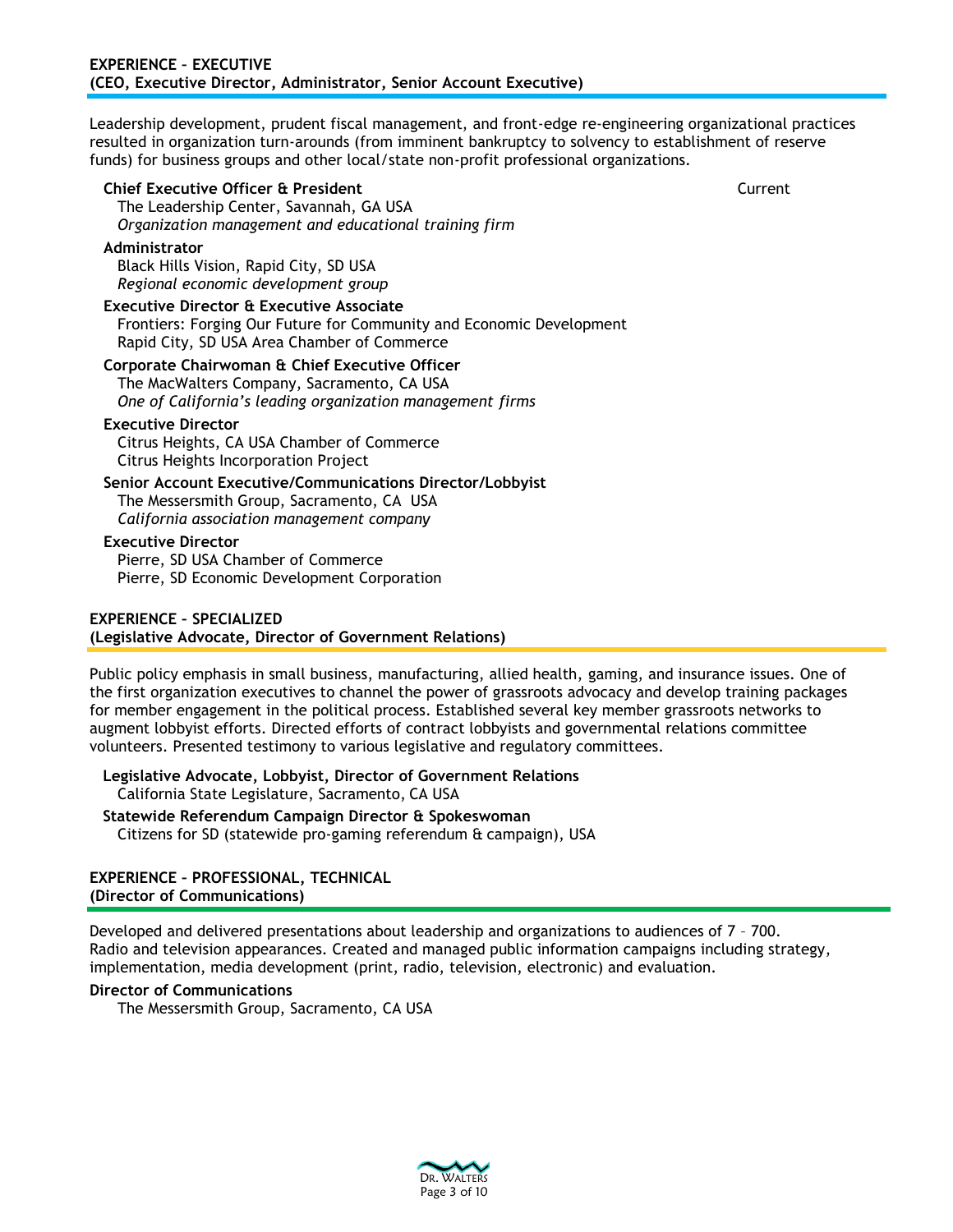# **TRAINING / TEACHING**

- Course co-developer, subject matter expert, and team presenter for *Creating New Human Services Organizations*. Graduate program. Saint Leo University, Savannah, GA. 2016.
- Course subject matter expert and team presenter. Graduate program. Saint Leo University, Savannah, GA. 2016.
- Course co-developer, subject matter expert, and team presenter for *Management of Nonprofit Organizations*. Graduate program in Professional Communications and Leadership. Armstrong State University, Savannah, GA. 2014.

Trainer of corporate executives and association managers. Topics include: member recruitment, member communications, volunteer training, financial management, internal processes, legislative advocacy, board of directors orientation and training, management audits, governance, human resources management, convention management, fund raising and staff training. Also, the state provider director for CA health insurance association: curriculum development, evaluation of existing course modules, program promotion, evaluation and selection of trainers, and awarding of continuing education credits.

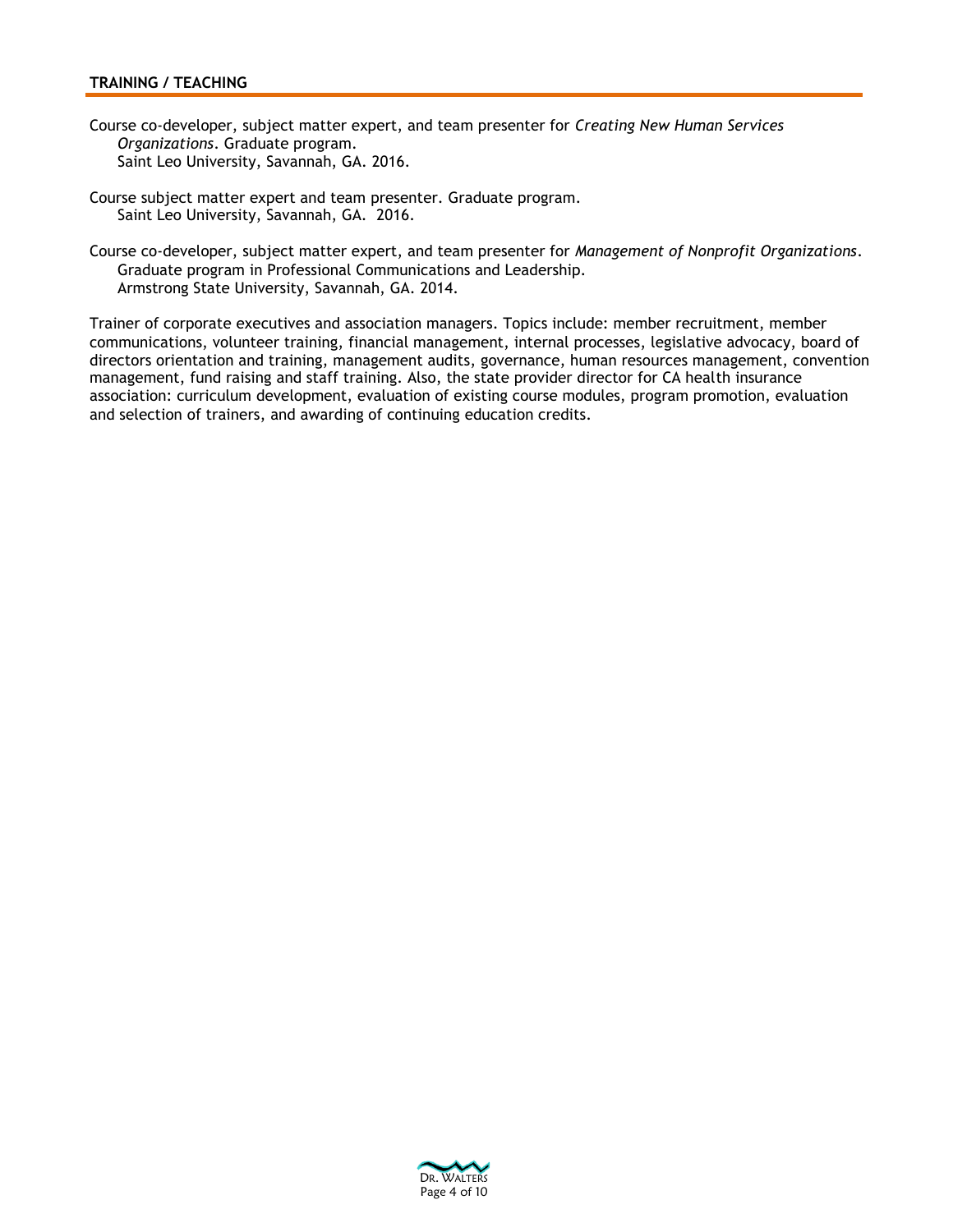## *Academic*

Academic Excellence Award - Graduate School of Business & Management, National American University

Tschetter Award - National American University (presented annually to the graduating senior who has made the most significant contributions to the Legal Studies program) President's & Dean's Lists - National American University Dean's List - South Dakota School of Mines & Technology

## *Scholarships*

Capella University – PhD Academic Recognition Zonta - 1<sup>st</sup> annual Bunny Tyler Memorial Women in Business Award Zonta – Jane Klausman Women in Business Award National American University - Academic Excellence Award & Scholarship American Association of University Women Professional Employers Organization Rapid City Area Chamber of Commerce Institutes for Organization Management – San Jose (CA USA) Institutes for Organization Management – Boulder (CO USA)

### *Community/State/National*

SD Congressional District Office Intern for U.S. Senator John Thune Rotary International – Double Paul Harris Fellow Awardee Rotary International - Best Club & President In The District Award

### **PROFESSIONAL MEMBERSHIPS & ACTIVITIES**

American Society of Association Executives, member American Association of University Women, member Association for Research on Nonprofit & Voluntary Action (ARNOVA), member California Small Business Development Center, board member California Society of Association Executives, member, committee chair Georgia Society of Association Executives, member Local Outreach Volunteer Educators (L.O.V.E.), publication committee member National American University, alumna Pinnacle Business & Economic Development Group, member Rotary Club of Skidaway Island, Savannah, GA, USA, member, Grants Chair Rotary Club of Sacramento, CA USA, member Rotary Club of Citrus Heights, CA USA, president /committee chair First woman president of Citrus Heights club (the same yearthe club also won the "Best Small Club In The District" Award) Rotary District 5190, First woman to serve as California District 5190 vice president Rotary Club of Rapid City, SD USA, member; corporate secretary and board member of Storybook Island (Rotary Club project)

Savannah Area Chamber of Commerce, member

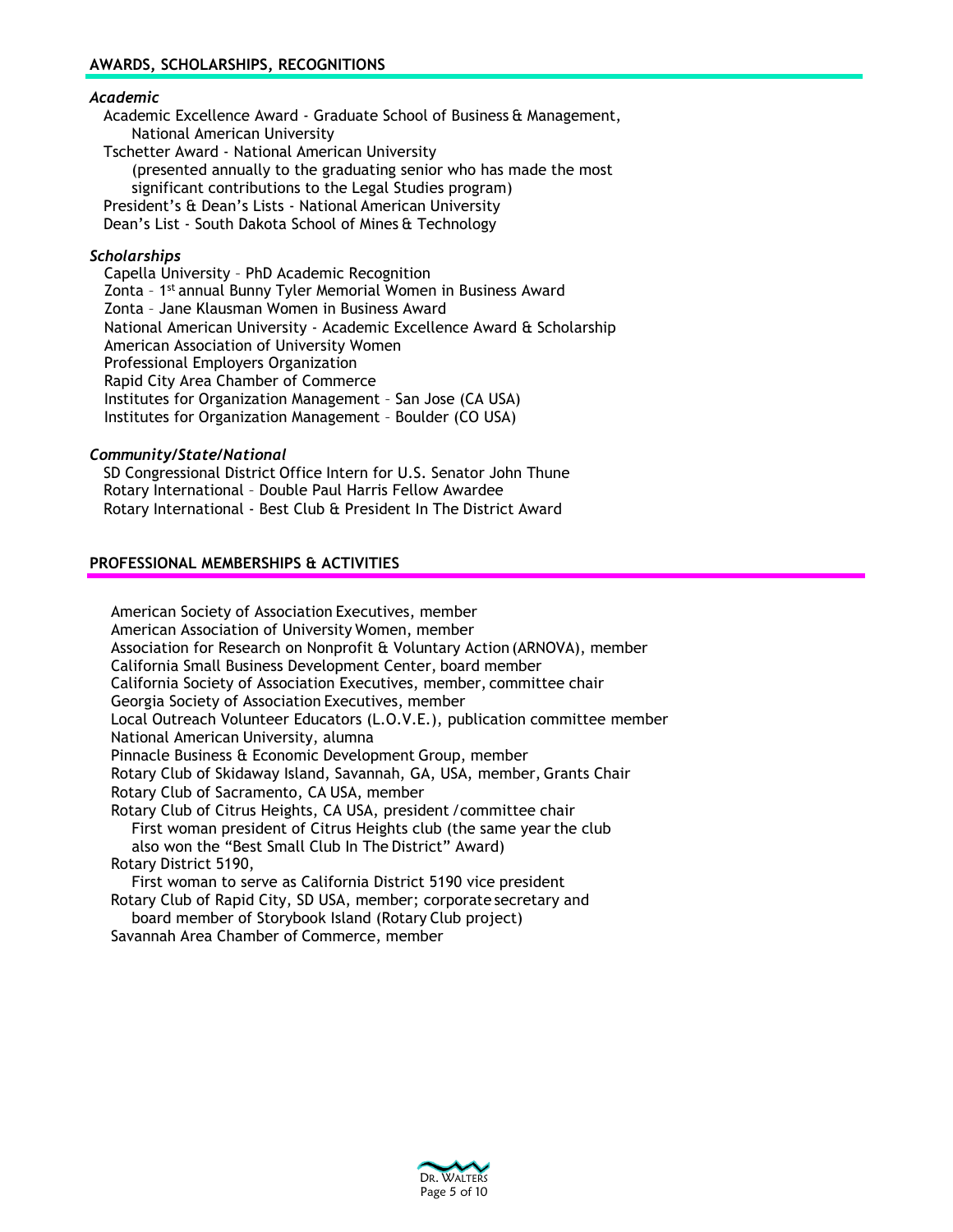# DR. M. LOUISE WALTERS PhD, MSM, BS, IOM Doctoral Coursework - Capella University Catalogue Descriptions - SU2012 to WI2015

**HS9960 Doctoral Dissertation**

**HS9919 Doctoral Comprehensive Examination**

**PSL-R8921 PhD Colloquium Residency Track 1**

**PSL-R8922 PhD Colloquium Residency Track 2**

**PSL-R8923 PhD Colloquium Residency Track 3**

**HS8003**

## **Leading Change in Human Services**

Learners in this course examine the roles, responsibilities, and professional skills of human services leaders. Learners explore the multidisciplinary approach to solving complex social problems, identify their professional strengths and weaknesses, and establish a professional development plan for improving them throughout their studies.

## **HS8100**

## **Fundamentals of Social Science Research**

This course introduces learners to social science research, particularly in the context of human services. Learners focus on becoming educated consumers of research and examine major concepts and techniques of social science research, including problem formulation, identification of variables, literature review, research design, sampling, definition and measurement of study variables, instrument construction, and data collection and analysis. Learners also critically evaluate published research, apply research findings to professional practice, and practice designing research studies in their field of interest.

## **HS8106**

## **Epistemology of Practice Knowledge**

Learners in this course examine theories that guide the acquisition of knowledge within human services professions. Learners critically analyze and evaluate the methods used to develop social science theory as a precursor to examining and applying the scientific method. Learners also study theory derivation, the link between research methods and theory, and the ways scholar-practitioners apply the scientific method. Throughout the course learners enhance their research, statistical, and data analysis skills using the latest version of Statistical Package for the Social Sciences (SPSS) software.

## **HS8122**

## **Quantitative Research Methods in Public Service**

In this course, learners evaluate the process of defining a research problem, purpose, and related research question(s) and apply the stages of the quantitative research design process. Topics include instrument selection, data collection and management, measurement, quantitative data analysis, and human subjects protection. Learners also analyze the ways data is used in quantitative studies and explore ethical issues associated with conducting quantitative research.

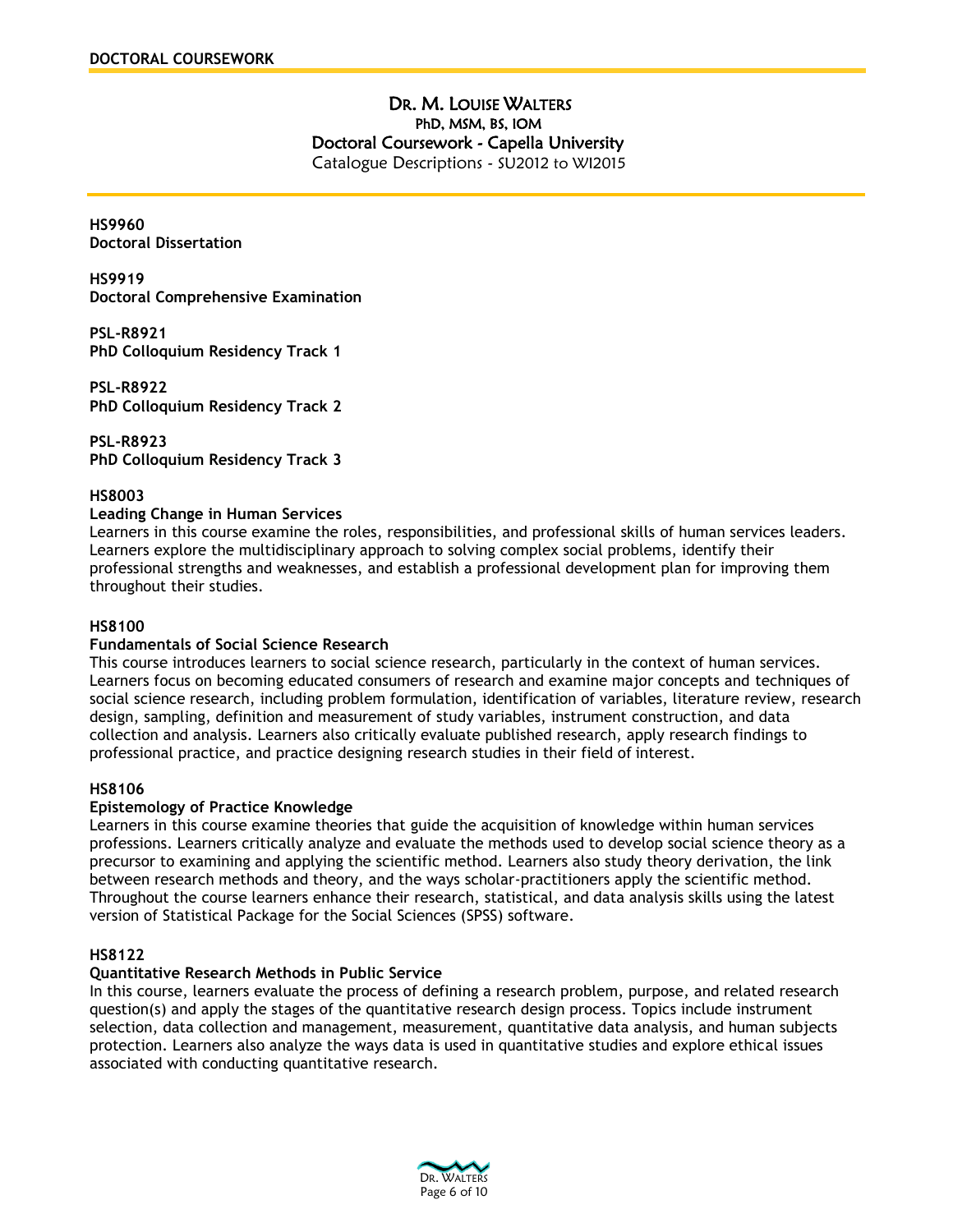# **HS8123**

# **Advanced Qualitative Research Methods in Public Service**

In this course, learners evaluate qualitative research methods and designs. Learners focus on developing the skills used to synthesize information related to qualitative research methodology and examine ethical issues associated with the qualitative research process.

# **HS8124**

## **Advanced Study in Research Methods in Public Service**

Learners in this course analyze the relevance and appropriateness of specific research methodologies in preparation for using them in the dissertation. The course emphasizes conceptualizing, planning, and designing a doctoral research proposal and includes topics such as planning and sampling; measurement; statistical and qualitative analytic models; results planning, analysis, and interpretation; and ethical considerations.

# **HS8300**

# **Diversity in the Workplace**

In this course, learners review and analyze contemporary issues of diversity in the workplace. Learners compare and contrast inclusion policies; search for relevant research findings; synthesize and apply best practices for a diverse workplace; and integrate professional and ethical codes, standards, and laws in the human services work setting.

# **NPL7104**

# **Leadership, Governance, and Ethics**

Learners in this course integrate theories and practices of leadership and governance with the mission, vision, and values of the nonprofit organization in the context of today's complex society. Learners evaluate the relevance of leadership theories to practice, the importance of a cultural and global perspective, and ethical considerations present in a highly technological and diverse society.

# **NPL7208**

# **Strategic Fund Development**

This course is an introduction to the relationship between organizational philosophy and the resources necessary for fulfilling a nonprofit's goals and objectives. Learners examine the engagement of stakeholder groups, fund raising strategies, and innovative revenue development as means to fund nonprofit organizations.

## **NPL7304**

# **Financial Analysis and Reporting for Nonprofit Leaders**

In this course, learners investigate strategies, controls, reporting, and other requirements necessary for securing a nonprofit's financial position. Learners identify the financial analysis and reporting theories and practices employed by effective nonprofit leaders and discuss financial decision-making processes. Other course topics include collaboration with tax and legal advisors, technology use in financial analysis, and communication of an organization's financial position to stakeholders and the community.

## **NPL7308**

# **Leading Resource Performance in NPOs**

Learners in this course analyze the application, contribution and value of resources, human capital, and volunteerism within the nonprofit sector. Learners evaluate employee diversity, training, engagement, benefits, well-being, and succession as components of the organization's mission, vision, and values. Learners also investigate the influence of policies and practices on the environment and culture of nonprofit organizations.

## **NPL7608**

## **Nonprofit Marketing, Public Policy, and Advocacy**

Learners in this course discuss public policy, marketing, and advocacy in relation to the mission, vision, and values of an individual organization and within the larger nonprofit sector. Learners determine how the nonprofit organization promotes its values within diverse communities and society as a whole. Learners also evaluate opportunities for inter-organization and inter-sector collaboration to promote social justice and social change.

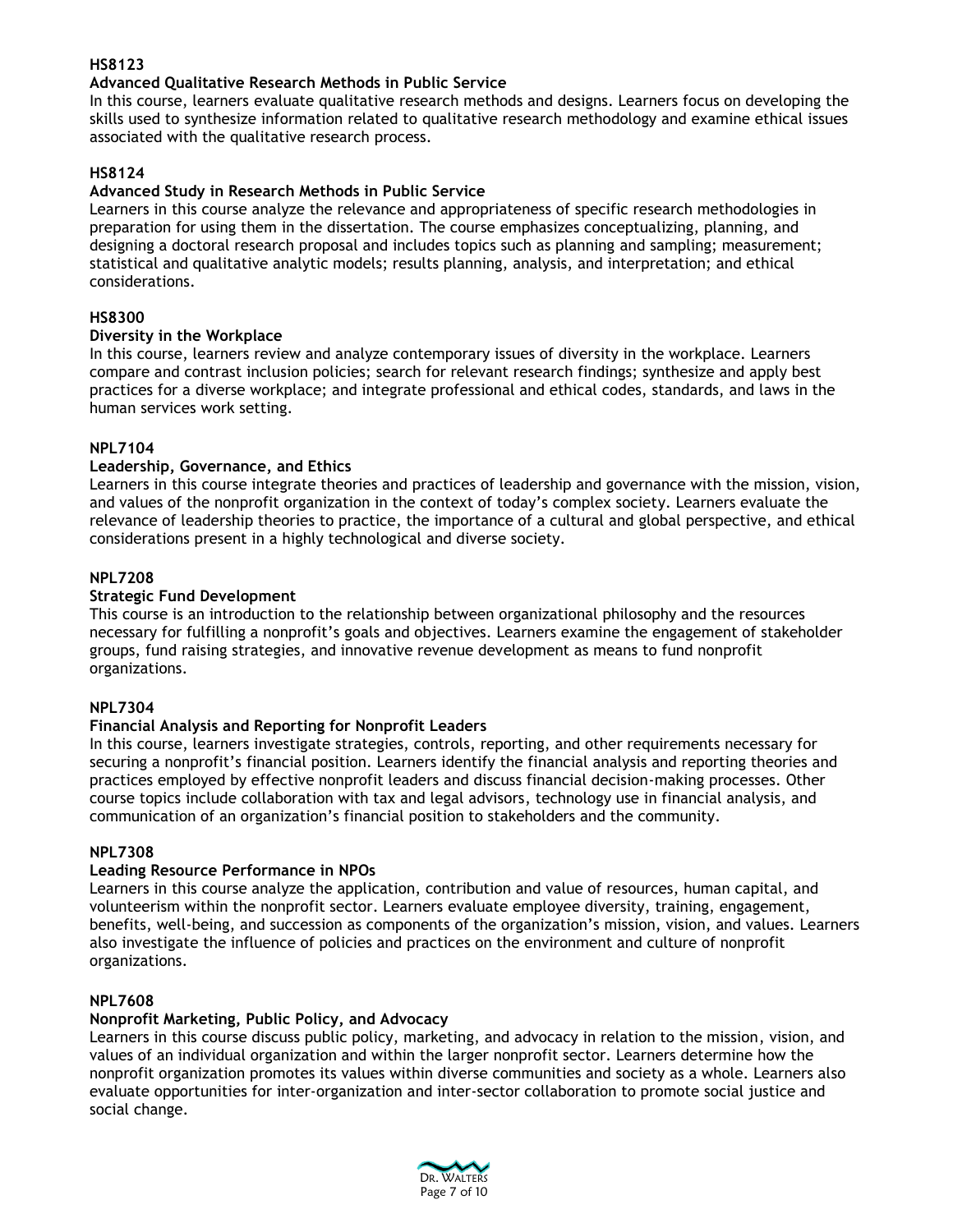## **NPL7704**

# **Strategy and Performance in Nonprofit Organizations**

In this course, learners study strategic thinking and planning in nonprofit organizations. Learners examine the impact of environment, economics, technology, culture, structure, and function on organizational performance and the policies, practices, and tactics used to support an organization's mission and objectives. Learners also investigate and present innovative and creative solutions for organizational outcomes and performance improvement.

## **NPL8208**

# **Advanced Fund Development Philosophy and Practice**

In this course, learners gain an understanding of fundraising strategies and tactics by considering social value exchange and its influence on charity and philanthropy. Learners examine issues of communication, economics, technology, society, and cultural and global perspectives as they relate to fund development.

# **NPL8304**

# **Collaboration, Coalitions, and Public Relations**

In this course, learners evaluate opportunities for advancing social justice in relationships among business, government, religious, and nonprofit organizations. Learners explore the ways in which collaborative governance, negotiation, and communication can be applied to the growth of the nonprofit sector in today's diverse and global environment.

# **NPL8308**

# **Nonprofit Legal Issues**

This course covers regulatory issues, tax implications, and ethics in the nonprofit sector. Learners analyze the historical and current influence of government on nonprofit organizations; the legal issues associated with business, diversity, technology, and globalization as they interact with the nonprofit sector; and the impact of recent and pending legislation on education, health care, and other public service entities.

# **NPL8312**

# **Program Evaluation and Research Application in the Nonprofit Organization Sector**

This course provides an overview of the research methodologies and program evaluation tools used to determine outcomes for service recipients and organizational impact on the community. In particular, learners develop effective evaluation methods for investigating organizational accountability and communicating the value of program accomplishments to stakeholders and the community. Learners also explore the ways in which technology can be used to gather data, develop information, and evaluate performance as means to garner organizational support, advance social justice, or support societal change.

## **NPL8704**

## **Innovation and Future Trends in the Social Sector**

This course presents current and predicted issues, trends, and challenges associated with the future of the nonprofit sector. Learners identify the societal changes that influence the balance of power among business, government, religious, and nonprofit organizations; the impact of technology and innovation on organizational mission; and the changing role of the nonprofit leader.

## **SOURCE:**

**Doctoral** Course Descriptions, Doctor of Philosophy in Human Services – Nonprofit Management and Leadership Specialization, Capella University Catalogue 2012-2013, pp. 194 - 196[.](http://www.capella.edu/iGuidePA/PDF/academics/July12_Catalog_October_Addendum.pdf) [http://www.capella.edu/iGuidePA/PDF/academics/July12\\_Catalog\\_October\\_Addendum.pdf](http://www.capella.edu/iGuidePA/PDF/academics/July12_Catalog_October_Addendum.pdf)

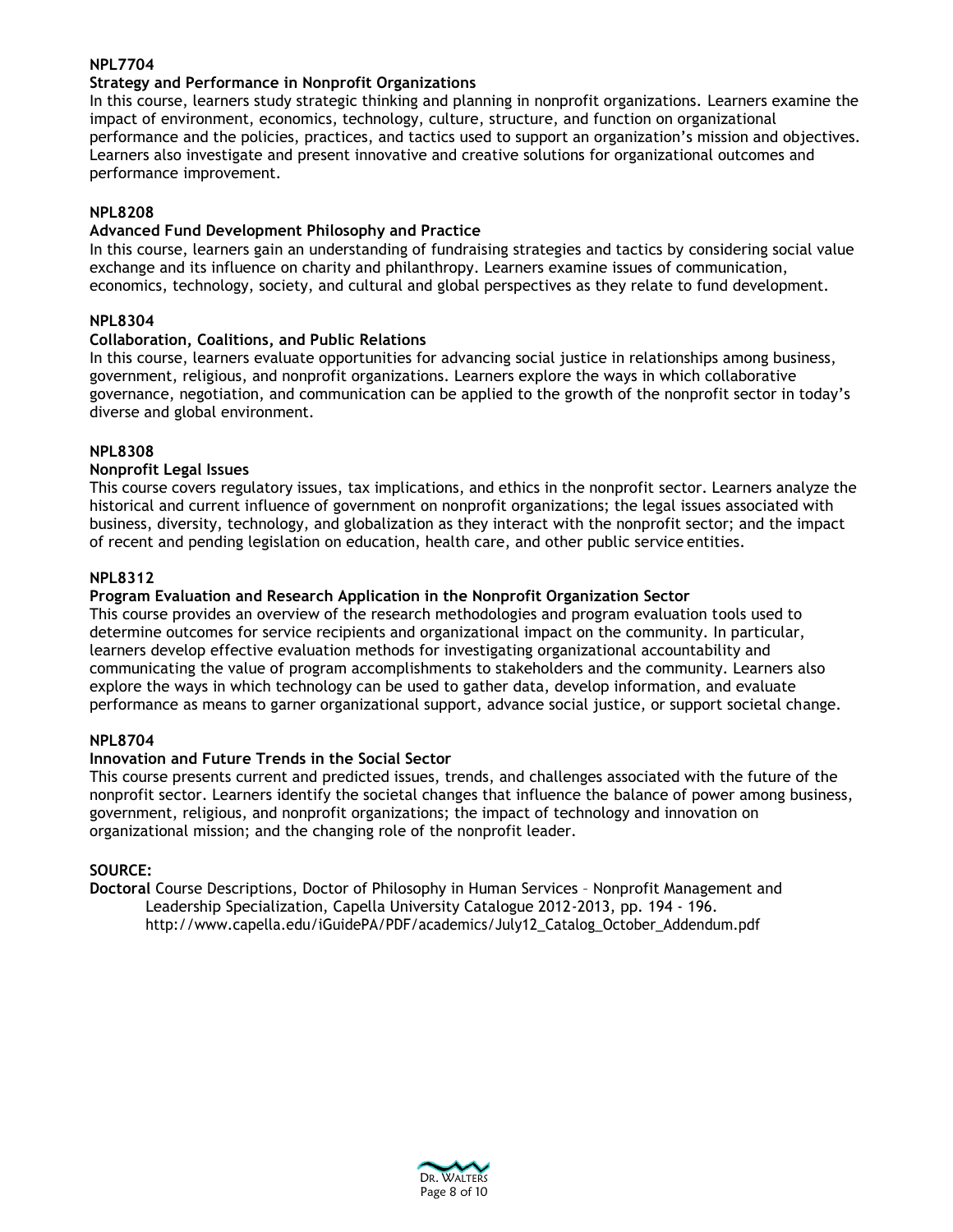# DR. M. LOUISE WALTERS PhD, MSM, BS, IOM Master's Coursework - National American University Catalogue Descriptions - FA2010 to SP2012

**CI6400**

## **Information Systems for Strategic Advantage**

This course focuses on the meaning and role of information technology within a business setting and offers a broad perspective of the relationship between organizational goals, information technology and strategic advantage. The student will examine the design and implementation of various information systems in order to integrate current technologies and configurations into the management decision-making and evaluation process.

### **CJ6100 \***

### **Law and Public Policy**

This course critically addresses the intersection among law, public policy and the role of courts as well as the impact of these disciplinary areas on the management of the organization. Topical areas will include: the structure of criminal and civil law; criminal and civil procedure; and development and trends in public policy as applied to the criminal justice system. Case study method will be applied for much of the course material.

## **FN6200**

## **Finance for Managers**

This course provides students with a framework for understanding and interpreting accounting and financial information. Topics include reading and interpreting financial statement information, developing budgets and using financial information to make informed managerial decisions.

## **LA6100**

### **Legal Environment for Global Organizations**

This course is designed to introduce students to the complexities of the legal environment for organizations doing business globally. Students will consider the law as it apples throughout the United States and in other countries. In addition, students will study international legal issues and legal and ethical decision-making across cultures.

### **MG6200**

### **Marketing and Sales Management**

This course provides students with an understanding of the marketing and sales process and how it impacts the operation of the organization. Students will learn to evaluate marketing and sales decisions using a variety of information sources to gather information in both a departmental and organizational context.

### **MT6200**

### **Leading the Organization I: Communication/Culture/Change**

This course emphasizes the leader's role in communication, culture, and change. Students will investigate how leaders utilize effective communication, build culture and encourage change to create a successful organization.

### **MT6250 \***

### **Leading the Organization II: Productivity/Process/Program**

This course emphasizes the leader's role in productivity, processes, and programs in a competitive global environment. Students will investigate the leadership and decision-making role of managers in the operations functions of an organization.